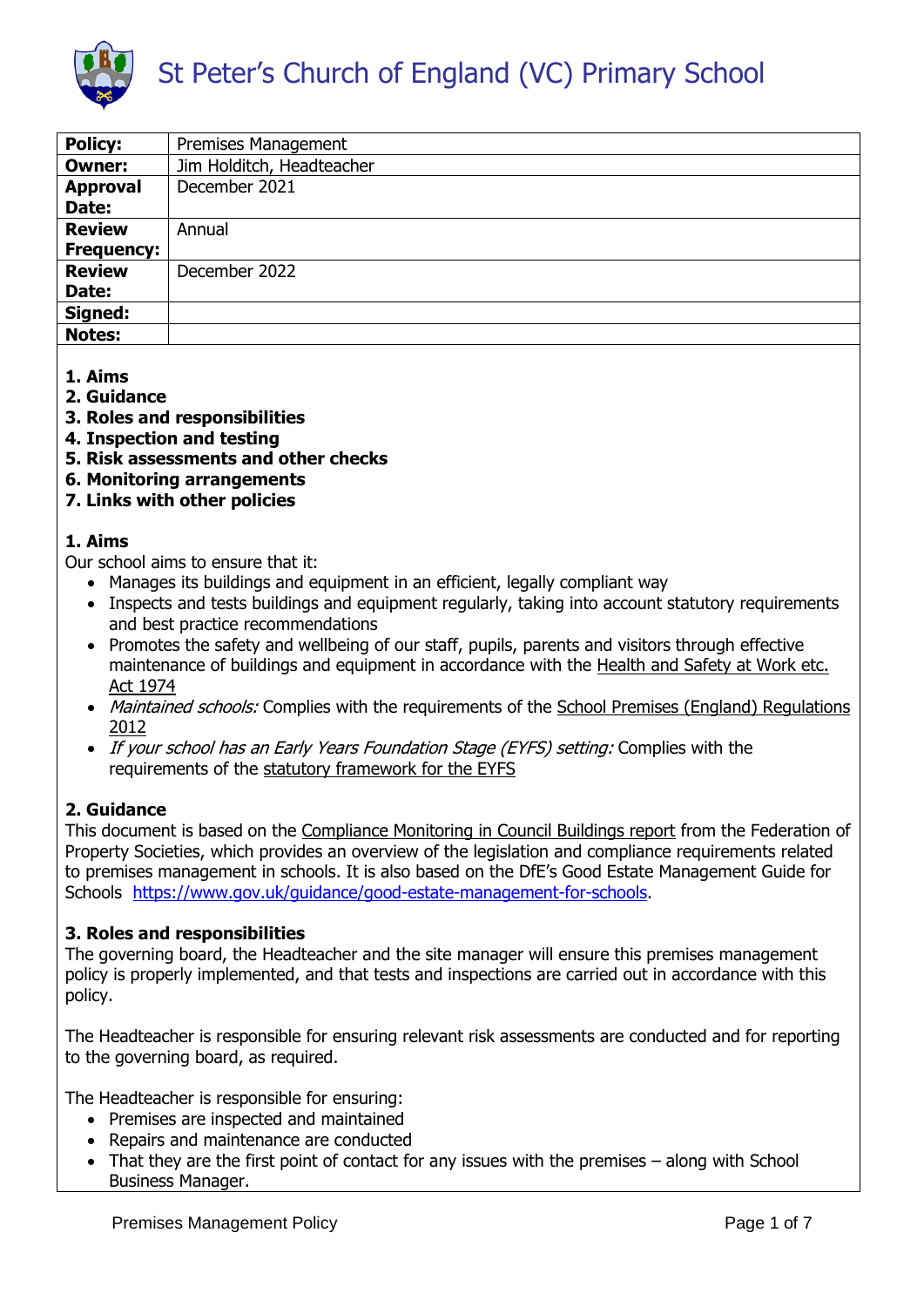

- That a record is kept of risk assessments and incident logs related to the school premises
- That there is liaison with other staff about what actions need to be taken to keep the school premises safe
- Note: This list is not intended to be exhaustive

### **4. Inspection and testing**

- The school maintains accurate records and details of all statutory tests which are undertaken. This includes relevant paperwork and certificates.
- All requirements and recommendations highlighted in inspection reports and certificates are reviewed and acted on as necessary.
- As part of the records of completed works, the school includes the dates when the works were undertaken and the details of the individual or company who completed them, along with their qualifications/certifications and/or experience.
- The table below sets out the issues to inspect, the inspection frequency and the person responsible for checking each issue.

| <b>Issue to inspect</b>                      | <b>Frequency</b>                                                                                                                                                                                                                                                               | <b>Person responsible</b>                                                                                                                           |
|----------------------------------------------|--------------------------------------------------------------------------------------------------------------------------------------------------------------------------------------------------------------------------------------------------------------------------------|-----------------------------------------------------------------------------------------------------------------------------------------------------|
| Air conditioning systems and<br>duct hygiene | Both are inspected once every<br>6 months (the air conditioning<br>system must be inspected by<br>an energy assessor at least<br>once every 5 years).<br>also<br>There is<br>an<br>annual<br>certificated<br>inspection<br>to<br>ensure there is no leakage of<br>refrigerant. | Air to air units in Mount<br>Pleasant building and one<br>in Year 1. School instructs<br>contractor<br>every<br>6<br>a<br>months.                   |
| Asbestos register                            | KCC complete a survey every<br>three years to update the<br>asbestos<br>register.<br>risk<br>A<br>assessment takes place when<br>any changes to the building<br>take place.<br>The asbestos register<br>is<br>updated accordingly.                                             | Copy kept in school office.<br>KCC protocol followed of<br>asking all contractors and<br>inspecting officers visiting<br>site to sign the register. |
| Electrical testing and<br>inspection         | A PAT exercise takes place<br>annually.<br>The schematic of the supply<br>route and primary distribution<br>is updated annually.                                                                                                                                               | School instructs<br>contractor.<br>LA instruct contractor<br>every 5 years.                                                                         |
|                                              | Fixed wiring and all<br>distribution boards and safety<br>devices are inspected<br>annually. All fixed wiring and<br>all distribution boards are                                                                                                                               | LA instruct contractor<br>every 5 years.                                                                                                            |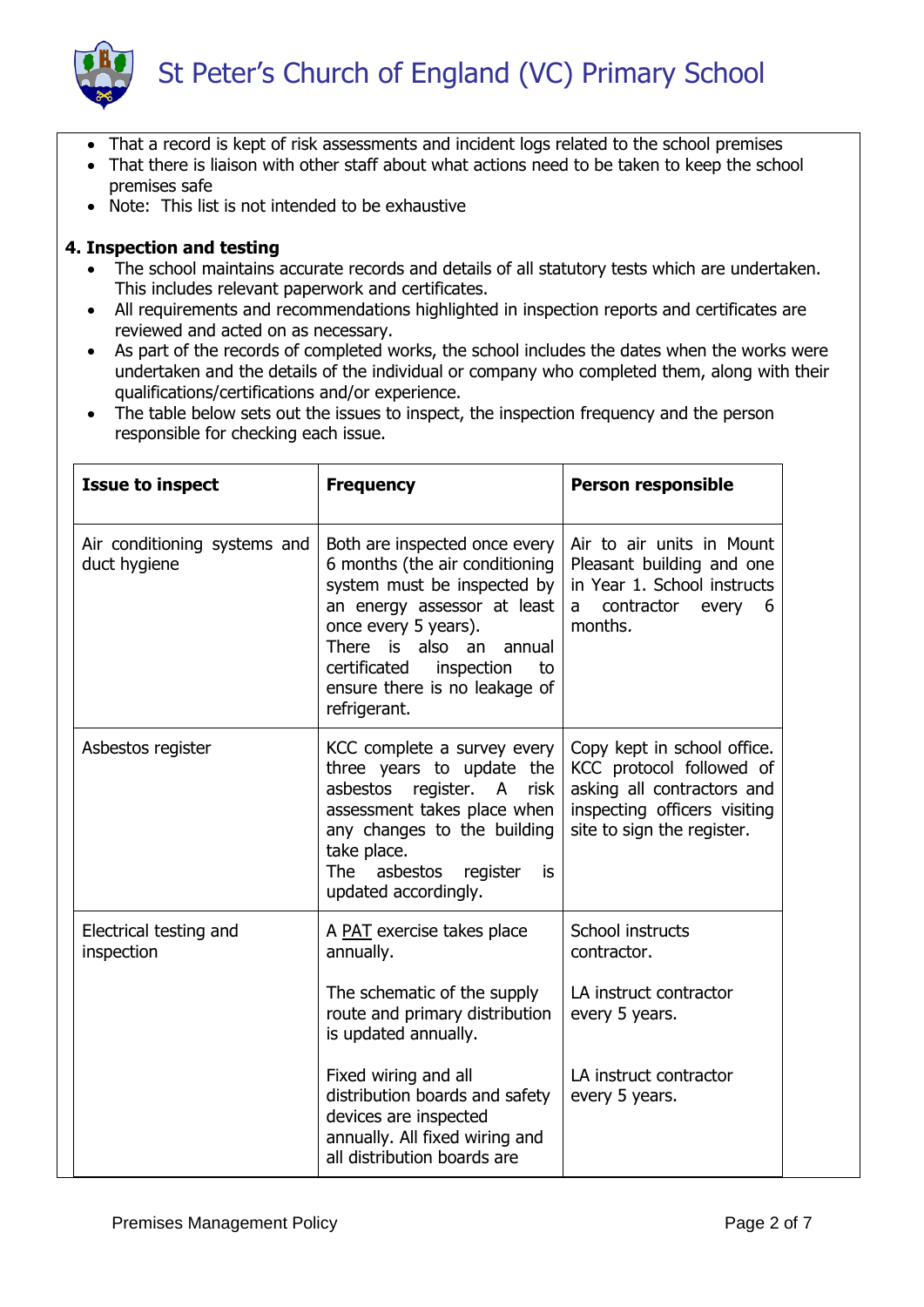

|                           | tested at least once every 5<br>years.                                                                                                              |                                                                                                                                         |  |
|---------------------------|-----------------------------------------------------------------------------------------------------------------------------------------------------|-----------------------------------------------------------------------------------------------------------------------------------------|--|
| <b>Extraction systems</b> | Dust extraction equipment is<br>tested and inspected on an<br>annual basis. Local exhaust<br>ventilation is inspected every<br>14 months.           | N/A none present.                                                                                                                       |  |
| Fire safety               | Our fire risk assessment is<br>updated when any changes<br>are made that might impact<br>fire safety.                                               | School<br>instruct<br>independent<br>assessor<br>every<br>3<br>and<br>years<br>intervening years assessed<br>by school with notes made. |  |
|                           | detection<br>and<br>alarm<br><b>Fire</b><br>systems are tested weekly. All<br>call points are tested over a<br>13-week cycle.                       | Caretaker carries out call<br>point tests.                                                                                              |  |
|                           | Formal quarterly and annual<br>inspections are completed by<br>a competent person.                                                                  | LA<br>instruct<br>competent<br>contractor.                                                                                              |  |
|                           | Fire doors<br>inspected<br>are<br>weekly.                                                                                                           | Caretaker<br>carries<br>out<br>inspections.                                                                                             |  |
|                           | extinguishers<br><b>Fire</b><br>are<br>inspected and maintained on<br>an annual basis.                                                              | School instructs competent<br>contractor.                                                                                               |  |
|                           | The fire sprinkler system is<br>inspected and tested annually<br>(with additional checks<br>completed as needed to meet<br>insurance requirements). | N/A                                                                                                                                     |  |
|                           | Fire blankets are inspected<br>annually<br>replaced<br>and<br>as<br>required.                                                                       | See fire extinguishers.                                                                                                                 |  |
|                           | Hose reels are inspected on an<br>annual basis by a competent<br>person.                                                                            | N/A                                                                                                                                     |  |
|                           | Facilities for the fire service,<br>including dry risers, access for<br>emergency<br>vehicles,<br>and<br>emergency<br>switches<br>for               | No Dry Risers.<br>See fire management plan<br>for emergency access.<br>See school emergency and<br>business continuity plan for         |  |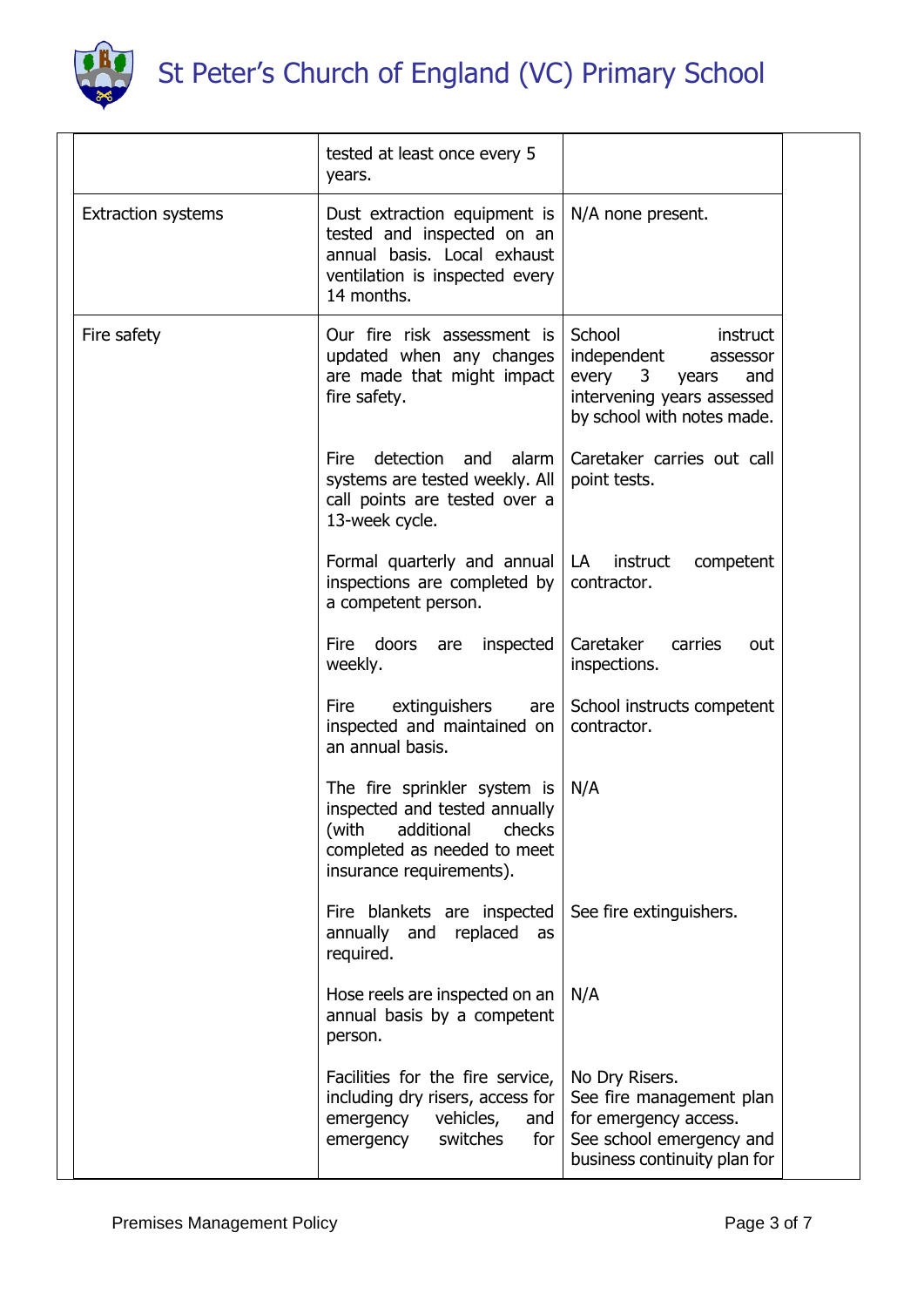

|                     | installations, are maintained<br>and tested annually.                                                                                                                                                                                                                                                                                                                                                                    | switch<br>emergency<br>locations.                                                                                                                                                 |
|---------------------|--------------------------------------------------------------------------------------------------------------------------------------------------------------------------------------------------------------------------------------------------------------------------------------------------------------------------------------------------------------------------------------------------------------------------|-----------------------------------------------------------------------------------------------------------------------------------------------------------------------------------|
|                     | Lightning<br>conductors<br>are<br>and<br>electrically<br>inspected<br>tested on an annual basis by a<br>competent person.                                                                                                                                                                                                                                                                                                | N/A                                                                                                                                                                               |
| First aid equipment | First<br>aid<br>equipment<br>is<br>inspected every term. Any<br>equipment which has passed<br>its expiry date is replaced.                                                                                                                                                                                                                                                                                               | Headteacher,<br>delegated<br>through to Office Manager.                                                                                                                           |
| Fuel oil storage    | The plan of primary pipework<br>and main isolation points is<br>updated annually.<br>All tanks, bunds and pipework<br>are checked on a weekly basis.<br>A detailed inspection and<br>service is carried out by<br>qualified inspectors on<br>an<br>annual basis.                                                                                                                                                         | N/A                                                                                                                                                                               |
| Gas safety          | Gas safety inspections are $ LA $<br>completed and certificates<br>obtained as required by law<br>(including<br>annual<br>test<br>certificates for boilers). Gas<br>appliances are identified and<br>their location recorded on an<br>annual basis.<br>All gas appliances are serviced<br>annually.<br>A visual condition inspection<br>(and testing if required) is<br>conducted on gas pipework on<br>an annual basis. | instruct<br>competent<br>contractor.                                                                                                                                              |
| Glazing             | An initial survey has been<br>made of the building to<br>identify any areas where<br>safety glazing should be<br>implemented. Further checks<br>that any replacements are<br>with safety glass are made as<br>needed.                                                                                                                                                                                                    | Safety Glazing survey on<br>K2 LA Asset Management<br>System. It is ensured that<br>any replacement glazing<br>conforms to safety glazing<br>standards in 'critical<br>locations. |
| Lifts and hoists    | lifts<br>Passenger<br>receive<br>a<br>thorough<br>examination,<br>full<br>maintenance and inspection at<br>least once every 6 months,                                                                                                                                                                                                                                                                                    | LA<br>instruct<br>competent<br>contractor (6 monthly).                                                                                                                            |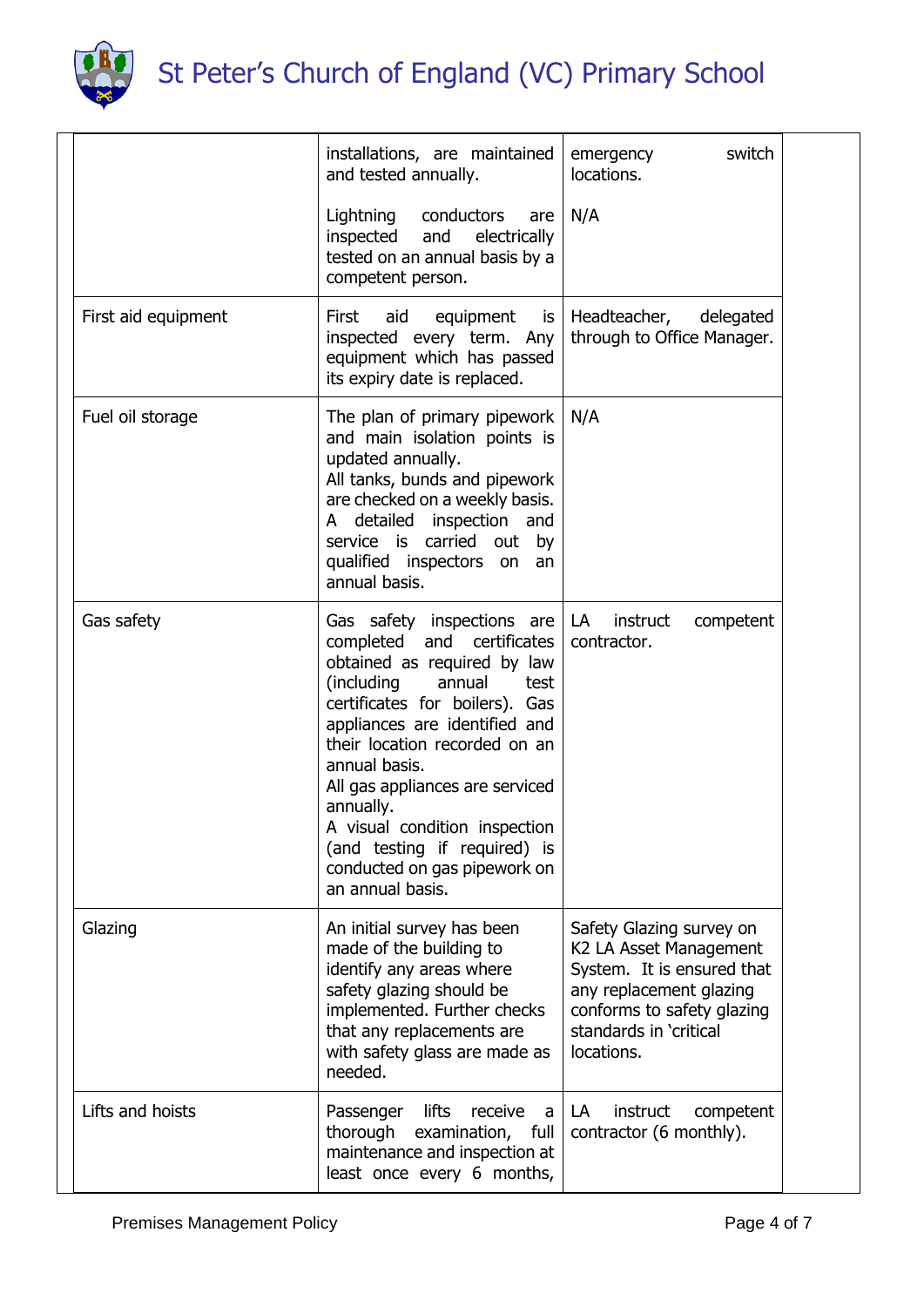

| and goods lifts at least every<br>12 months. All lifts are also<br>tested and inspected after any<br>significant changes have been<br>made.<br>Electrical stage lighting is<br>N/A none present.<br>inspected and tested annually<br>by a competent person.<br>Portable dimmer racks with no<br>N/A<br>fixed cabling, plugs, sockets<br>flexible<br>leads<br>and<br>are<br>inspected every 3 months and<br>following every alteration.<br>Emergency lighting systems<br>instruct<br>competent<br>LA<br>are inspected and tested on a<br>contractor annually (full<br>monthly basis by the premises<br>duration).<br>Caretaker<br>manager. There is a 1 hour<br>carries out monthly test.<br>duration test once every 6<br>months, which includes a 3<br>hour battery test by a<br>competent person. A full<br>duration test takes place<br>annually.<br>A structural inspection of any<br>N/A<br>mobile<br>accommodation<br>is<br>conducted on an annual basis.<br>Fixed<br>playground<br>and<br>School instruct competent<br>contractor<br>gymnasium<br>equipment<br>is<br>annually.<br>inspected and tested annually.   Includes trim trail.<br>For cold water systems, the<br>instruct<br>LA<br>competent<br>plan of primary pipework and<br>contractor water hygiene<br>isolation<br>main<br>points is<br>risk assessment<br>updated annually. A visual<br>Caretaker<br>condition and compliance<br>monitors<br>inspection is undertaken on an<br>temperatures and records<br>annual basis, as is a tank<br>in log book.<br>condition<br>and<br>compliance<br>inspection.<br>On caretaker's schedule.<br>For hot water systems, a<br>visual condition inspection is<br>conducted on an annual basis. |                                               |  |
|----------------------------------------------------------------------------------------------------------------------------------------------------------------------------------------------------------------------------------------------------------------------------------------------------------------------------------------------------------------------------------------------------------------------------------------------------------------------------------------------------------------------------------------------------------------------------------------------------------------------------------------------------------------------------------------------------------------------------------------------------------------------------------------------------------------------------------------------------------------------------------------------------------------------------------------------------------------------------------------------------------------------------------------------------------------------------------------------------------------------------------------------------------------------------------------------------------------------------------------------------------------------------------------------------------------------------------------------------------------------------------------------------------------------------------------------------------------------------------------------------------------------------------------------------------------------------------------------------------------------------------------------------------------------------------------------------------|-----------------------------------------------|--|
|                                                                                                                                                                                                                                                                                                                                                                                                                                                                                                                                                                                                                                                                                                                                                                                                                                                                                                                                                                                                                                                                                                                                                                                                                                                                                                                                                                                                                                                                                                                                                                                                                                                                                                          |                                               |  |
|                                                                                                                                                                                                                                                                                                                                                                                                                                                                                                                                                                                                                                                                                                                                                                                                                                                                                                                                                                                                                                                                                                                                                                                                                                                                                                                                                                                                                                                                                                                                                                                                                                                                                                          | Lighting systems                              |  |
|                                                                                                                                                                                                                                                                                                                                                                                                                                                                                                                                                                                                                                                                                                                                                                                                                                                                                                                                                                                                                                                                                                                                                                                                                                                                                                                                                                                                                                                                                                                                                                                                                                                                                                          |                                               |  |
|                                                                                                                                                                                                                                                                                                                                                                                                                                                                                                                                                                                                                                                                                                                                                                                                                                                                                                                                                                                                                                                                                                                                                                                                                                                                                                                                                                                                                                                                                                                                                                                                                                                                                                          |                                               |  |
|                                                                                                                                                                                                                                                                                                                                                                                                                                                                                                                                                                                                                                                                                                                                                                                                                                                                                                                                                                                                                                                                                                                                                                                                                                                                                                                                                                                                                                                                                                                                                                                                                                                                                                          | Mobile accommodation                          |  |
|                                                                                                                                                                                                                                                                                                                                                                                                                                                                                                                                                                                                                                                                                                                                                                                                                                                                                                                                                                                                                                                                                                                                                                                                                                                                                                                                                                                                                                                                                                                                                                                                                                                                                                          | Playground and gymnasium<br>equipment (fixed) |  |
|                                                                                                                                                                                                                                                                                                                                                                                                                                                                                                                                                                                                                                                                                                                                                                                                                                                                                                                                                                                                                                                                                                                                                                                                                                                                                                                                                                                                                                                                                                                                                                                                                                                                                                          | Water hygiene and safety                      |  |
|                                                                                                                                                                                                                                                                                                                                                                                                                                                                                                                                                                                                                                                                                                                                                                                                                                                                                                                                                                                                                                                                                                                                                                                                                                                                                                                                                                                                                                                                                                                                                                                                                                                                                                          |                                               |  |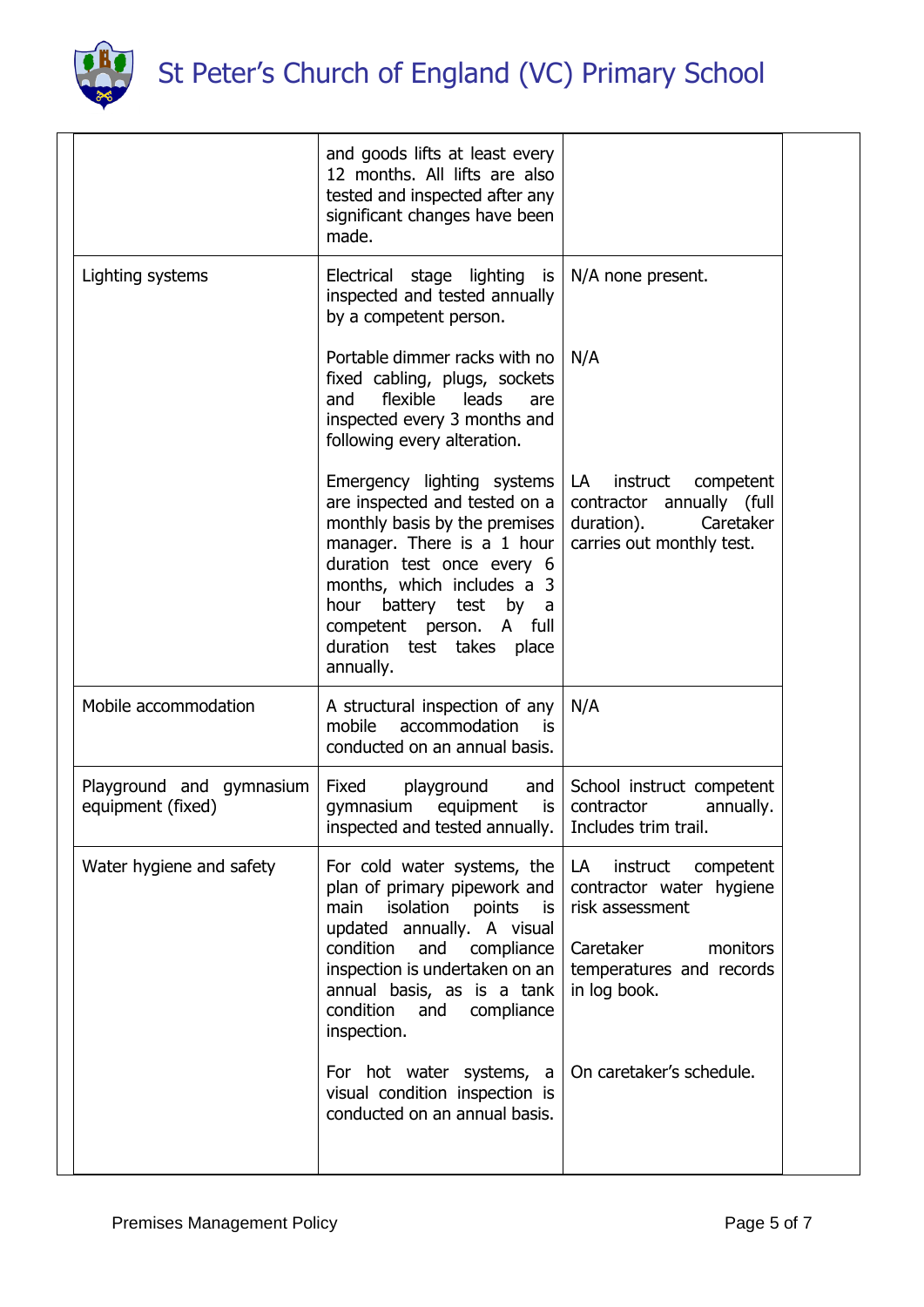

|                         | Maintenance checks are also<br>carried out on all pipework<br>devices annually.<br>Water quality checks, and<br>water and surface<br>temperature checks,<br>are<br>completed at a frequency to<br>be determined by our water<br>safety risk assessment. | On caretaker's schedule.                                  |  |
|-------------------------|---------------------------------------------------------------------------------------------------------------------------------------------------------------------------------------------------------------------------------------------------------|-----------------------------------------------------------|--|
| Workstation assessments | Staff workstations are<br>analysed to assess any health<br>and safety risks whenever a<br>new staff member<br><b>is</b><br>appointed, and also whenever<br>a staff member is relocated to<br>a different area or significant<br>changes are made.       | Headteacher ensures risk<br>assessment carried out.       |  |
| Working at height       | Equipment used for working at<br>height is inspected and tested<br>on an annual basis.                                                                                                                                                                  | Ladders on site $-$ caretaker<br>inspects every 3 months. |  |

### **5. Risk assessments and other checks**

Please refer to our risk assessment policy for information about the school's approach to risk assessment.

In addition to the risk assessments the school is required to have in place (please refer to our risk assessment policy and health and safety policy for more information\*), we ensure we have risk assessments in place, regularly updated, to cover:

• Lettings

The school also ensures further checks are made to confirm the following:

- Correct and up-to-date information is displayed in all notices
- Compliance with the Construction (Design and Management) Regulations 2015 on letting of a construction project
- Contractors have the necessary qualifications to carry out the specified work
- Compliance with the Equality Act 2010 when making changes or alterations to a building or the external environment

#### **6. Monitoring arrangements**

The application of this policy is monitored by Headteacher through, among other things, visual checks of the school site and equipment, and checks of risk assessments.

The Caretaker records his completion of all scheduled checks and tests. A copy of this record is kept in the school office.

Copies of risk assessments are kept on the school hard drive and are accessible to all staff who require them.